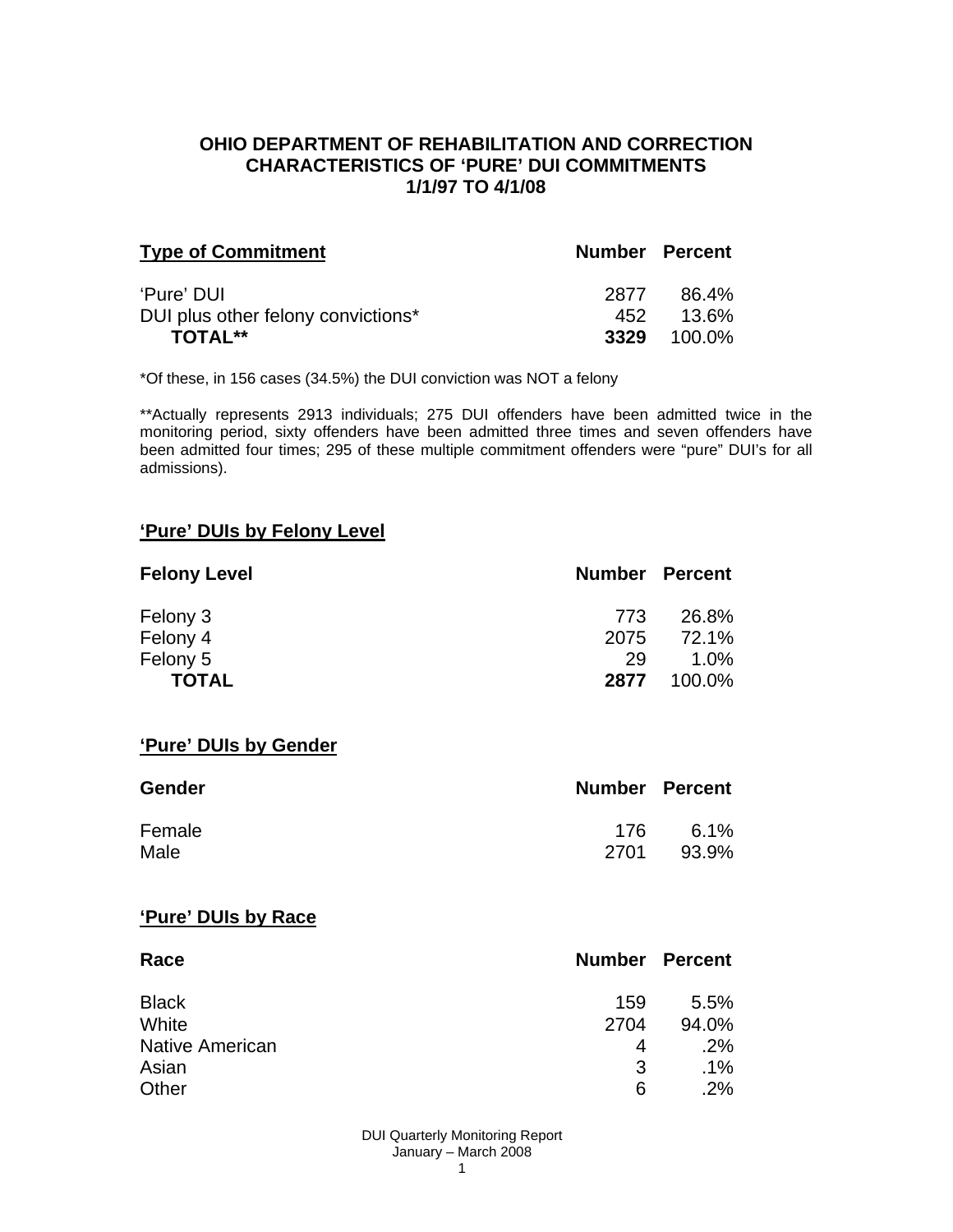# **'Pure' DUIs by Age at Commitment**

| <b>Age at Commitment</b> | <b>Number</b> | <b>Percent</b> |
|--------------------------|---------------|----------------|
| 25 and under             | 131           | 4.6%           |
| 26 to 30                 | 348           | 12.1%          |
| 31 to 35                 | 469           | 16.3%          |
| 36 to 40                 | 624           | 21.7%          |
| 41 to 45                 | 652           | 22.7%          |
| 46 to 50                 | 411           | 14.3%          |
| Over 50                  | 242           | 8.4%           |

| Range = $19$ to 77 | Median = $40$ |
|--------------------|---------------|
| Mean $=$ 39.4      | Mode $= 44$   |

# **'Pure' DUIs by Security Classification**

| <b>Security Level</b>                | <b>Number Percent</b> |         |
|--------------------------------------|-----------------------|---------|
| Level 1-A                            | 257                   | $8.9\%$ |
| Level 1-B                            | 2060                  | 71.6%   |
| Level 2                              | 361                   | 12.5%   |
| Level 3*                             | 198                   | 6.9%    |
| Level 4-B                            |                       | $.0\%$  |
| *Includes inmates still in reception |                       |         |

### **'Pure' DUIs by County of Commitment**

| <b>County of Commitment</b> | <b>Number</b> | <b>Percent</b> |
|-----------------------------|---------------|----------------|
| Cuyahoga                    | 269           | 9.4%           |
| Summit                      | 201           | 7.0%           |
| <b>Stark</b>                | 176           | 6.1%           |
| Hamilton                    | 164           | 5.7%           |
| <b>Butler</b>               | 136           | 4.7%           |
| Franklin                    | 120           | 4.2%           |
| Lorain                      | 115           | 4.0%           |
| Clermont                    | 110           | 3.8%           |
| Lake                        | 109           | 3.8%           |
| Warren                      | 80            | 2.8%           |
| Portage                     | 70            | 2.4%           |
| <b>All Other Counties</b>   | 1268          | 44.1%          |

DUI Quarterly Monitoring Report January – March 2008 2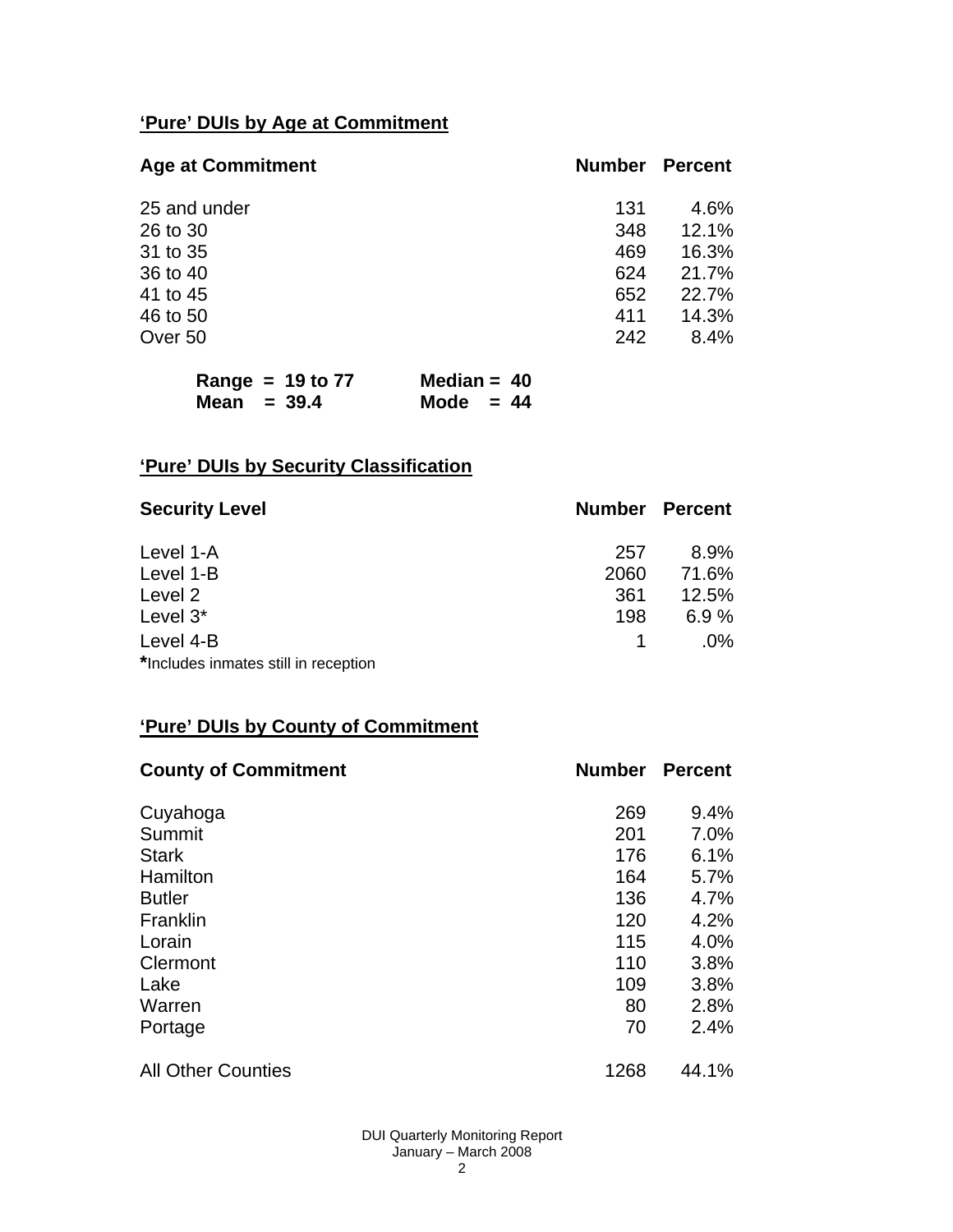# **'Pure' DUIs by Current Status**

| <b>Current Status</b>                  | <b>Number</b> | <b>Percent</b> |
|----------------------------------------|---------------|----------------|
| <b>Currently Incarcerated</b>          | 521           | 18.1%          |
| <b>Judicial Release</b>                | 476           | 16.5%          |
| <b>Released under PRC</b>              | 891           | 31.0%          |
| Released to Appeal Bond                |               | .2%            |
| <b>Furlough (Transitional Control)</b> | 120           | 4.2%           |
| <b>Vacated Sentence</b>                | 10            | .3%            |
| <b>Court Order</b>                     | 10            | .3%            |
| Death of Inmate                        | 16            | .6%            |
| Released at Expiration of Prison Term* | 818           | 28.4%          |

\*Released without post-release control; of the 1418 DUI releases since January 2004, 730 were expiration of prison term (51.5%), compared with 295 inmates released onto PRC (which included 216 males who successfully completed the DUI IPP sentence reduction program, seven females who successfully completed the Camp Meridian community service IPP program and twelve females who completed a drug/alcohol or education intensive program).

# **'Pure' DUIs by Length of Sentence (in months)**

| <b>Length of Sentence</b>           | <b>Number</b> | <b>Percent</b> | <b>Cumulative %</b> |
|-------------------------------------|---------------|----------------|---------------------|
| Two Months (mandatory sentence)     | 68            | 2.4%           | 2.4%                |
| Three to Six Months                 | 331           | 11.5%          | 13.9%               |
| Seven to Eleven Months              | 254           | 8.8%           | 22.7%               |
| <b>Twelve Months</b>                | 710           | 24.7%          | 47.4%               |
| Thirteen to Seventeen Months        | 235           | 8.2%           | 55.6%               |
| <b>Eighteen Months</b>              | 216           | 7.5%           | 63.1%               |
| Nineteen to Twenty-four Months      | 454           | 15.8%          | 78.9%               |
| <b>Twenty-five to Thirty Months</b> | 228           | 7.9%           | 86.8%               |
| Thirty-one to Thirty-five Months    | 4             | $.1\%$         | 86.9%               |
| Thirty-six to Forty-seven Months    | 202           | 7.0%           | 93.9%               |
| Forty-eight to Fifty-nine Months    | 114           | 4.0%           | 97.9%               |
| Sixty Months or more                | 60            | 2.1%           | 100.0%              |

| Mode   | $= 12$ months |
|--------|---------------|
| Median | $= 14$ months |

 $Mean = 19.2$  months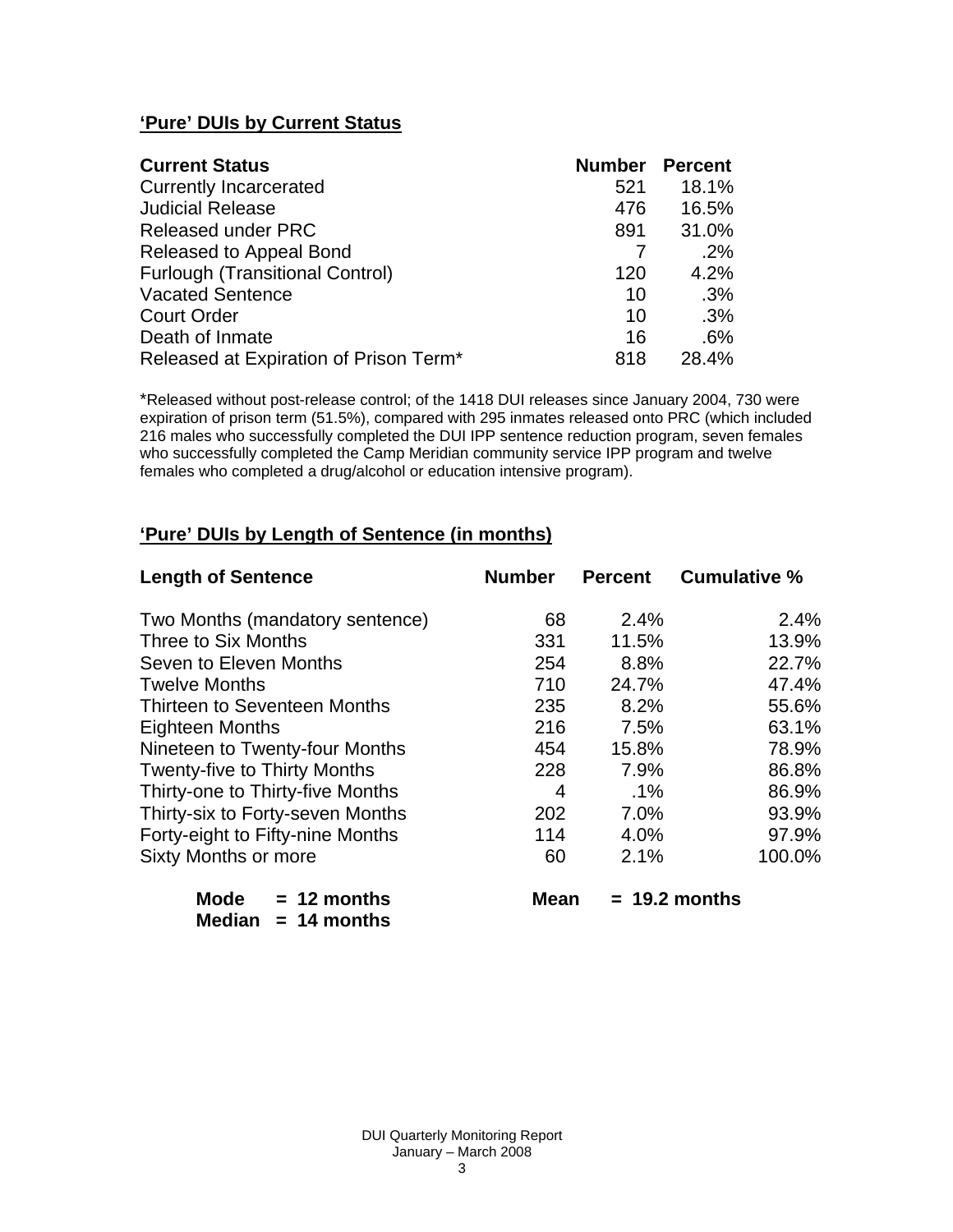# **'Pure' DUIs by Number of Prior Incarcerations**

| <b>Number of Prior Incarcerations</b> | <b>Number Percent</b> |             |
|---------------------------------------|-----------------------|-------------|
| None                                  | 1703                  | 59.2%       |
| One                                   | 676                   | 23.5%       |
| Two                                   | 293                   | $10.2\%$    |
| Three or more                         | 205                   | <b>7.1%</b> |

#### **'Pure' DUIs Currently Incarcerated by Parent Institution\* (4/1/08)**

| <b>Institution</b>                                 | <b>Number Percent</b> |       | # in<br>Camp            |
|----------------------------------------------------|-----------------------|-------|-------------------------|
| <b>Allen Correctional Institution</b>              | 3                     | .6%   |                         |
| <b>Belmont Correctional Institution</b>            | 16                    | 3.0%  | 8                       |
| <b>Chillicothe Correctional Institution</b>        | 8                     | 1.5%  |                         |
| <b>Correctional Reception Center</b>               | 47                    | 9.0%  |                         |
| <b>Corrections Medical Center</b>                  | $\overline{2}$        | .4%   |                         |
| Dayton Correctional Institution                    | 1                     | .2%   |                         |
| <b>Grafton Correctional Institution</b>            | 9                     | 1.7%  |                         |
| <b>Hocking Correctional Institution</b>            | $\overline{4}$        | .8%   |                         |
| <b>Lake Erie Correctional Institution</b>          | 37                    | 7.1%  |                         |
| <b>Lebanon Correctional Institution</b>            | 3                     | .6    | 3                       |
| <b>London Correctional Institution</b>             | 10                    | 1.9%  | $\overline{\mathbf{4}}$ |
| <b>Lorain Correctional Institution</b>             | 49                    | 9.4%  |                         |
| <b>Madison Correctional Institution</b>            | $\overline{4}$        | .8%   |                         |
| <b>Mansfield Correctional Institution</b>          | 19                    | 3.6%  | 19                      |
| <b>Marion Correctional Institution</b>             | 21                    | 4.0%  | 3                       |
| <b>Noble Correctional Institution</b>              | 10                    | 1.9%  |                         |
| <b>North Central Correctional Institution</b>      | 6                     | 1.1%  |                         |
| <b>North Coast Correctional Treatment Facility</b> | 133                   | 25.5% | $5***$                  |
| <b>Northeast Pre-Release Center</b>                | $\overline{2}$        | .4%   |                         |
| <b>Oakwood Correctional Facility</b>               | 1                     | .2%   |                         |
| Ohio Reformatory for Women                         | 27                    | 5.2%  |                         |
| <b>Ohio State Penitentiary</b>                     | 3                     | .6%   | 3                       |
| <b>Pickaway Correctional Institution</b>           | 81                    | 15.5% |                         |
| <b>Richland Correctional Institution</b>           | 12                    | 2.3%  |                         |
| <b>Ross Correctional Institution</b>               | 7                     | 1.4%  | $\overline{2}$          |
| Southeastern Correctional Institution              | 3                     | .6%   |                         |
| <b>Toledo Correctional Institution</b>             | $\overline{2}$        | .4%   | 2                       |
| <b>Trumbull Correctional Institution</b>           | $\overline{1}$        | .2%   | $1***$                  |
| <b>Warren Correctional Institution</b><br>$N = E0$ | 1                     | .2%   |                         |
|                                                    |                       |       |                         |

 $N = 522$ 

\*Includes inmates out to court \*\*In DUI IPP program at NCCTF (male) \*\*\*Female inmates in TCI camp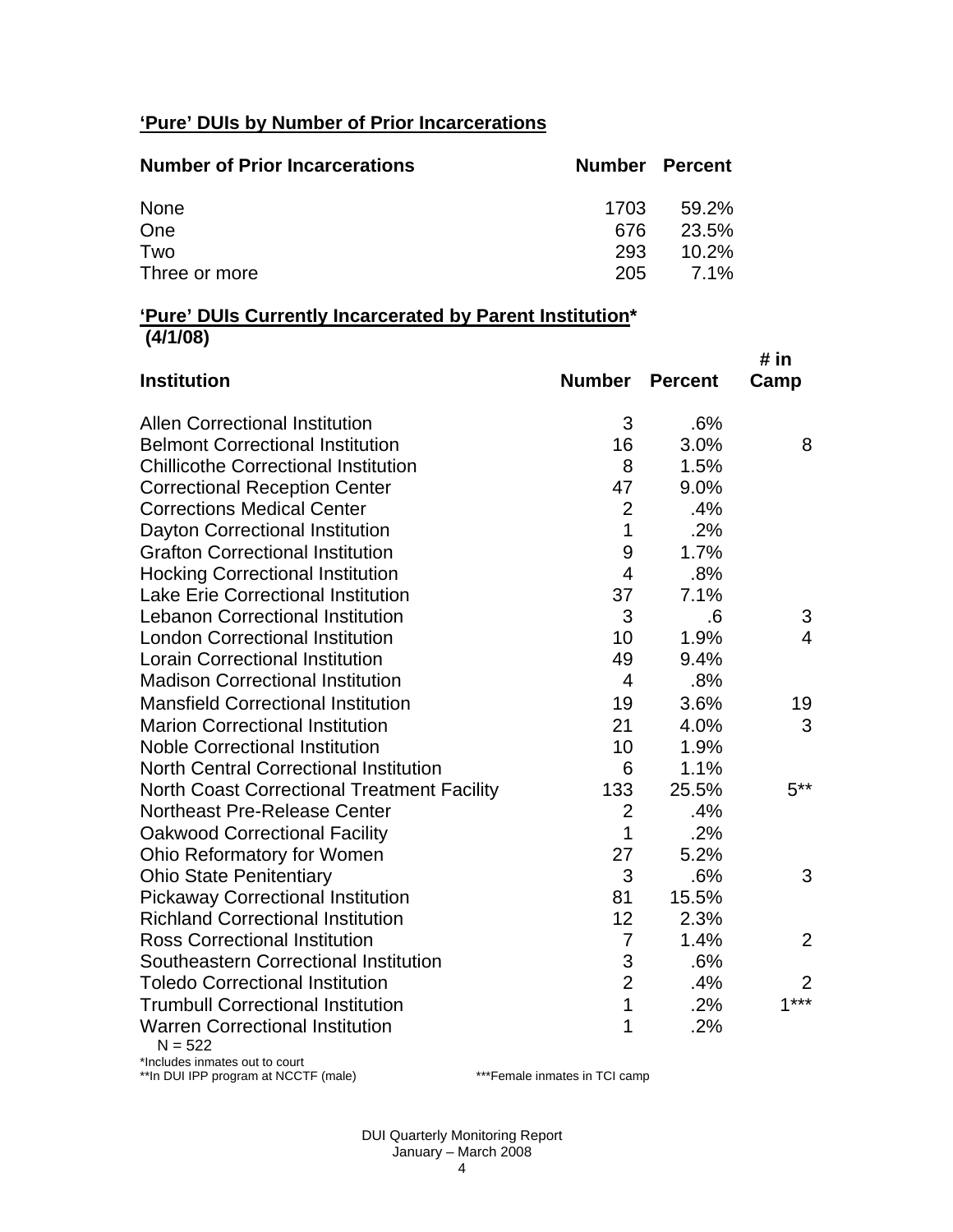### **'PURE' DUI OFFENDERS COMPARISON OF SELECTED RELEASE TYPES DEMOGRAPHICS AND TIME SERVED/TIME SAVED VARIABLES 4/1/08**

|                                                                                | <b>Release Types</b>        |                        |                                             |                                         |                            |                               |                                                               |                                                       |  |
|--------------------------------------------------------------------------------|-----------------------------|------------------------|---------------------------------------------|-----------------------------------------|----------------------------|-------------------------------|---------------------------------------------------------------|-------------------------------------------------------|--|
| <b>Variables</b>                                                               | Post-<br>Release<br>Control |                        | IPP with<br>Post-<br>Release<br>Control**** |                                         | <b>Judicial</b><br>Release |                               | Expiration<br>of Sentence<br>with No<br>Supervision           |                                                       |  |
|                                                                                | N                           | $%$ *                  | N                                           | $%$ *                                   | N                          | $\%$ *                        | N                                                             | $\frac{9}{6}$                                         |  |
| <b>TOTAL</b>                                                                   | 463                         |                        | 407                                         |                                         | 476                        |                               | 818                                                           |                                                       |  |
| Race:<br>White<br>African-American<br><b>Native American</b><br>Asian<br>Other | 438<br>23<br>$\overline{2}$ | 94.6<br>5.0<br>$\cdot$ | 386<br>18<br>1<br>$\overline{2}$            | 94.8<br>4.4<br>$\overline{2}$<br>$.5\,$ | 452<br>23<br>1             | 95.0<br>4.8<br>$\overline{2}$ | 753<br>60<br>$\mathbf{1}$<br>$\overline{c}$<br>$\overline{2}$ | 92.1<br>7.3<br>$\cdot$ 1<br>$\cdot$<br>$\overline{2}$ |  |
| Gender:<br>Male<br>Female                                                      | 442<br>21                   | 95.4<br>4.6            | 407                                         | 100.0                                   | 432<br>44                  | 90.8<br>9.2                   | 765<br>53                                                     | 93.5<br>6.5                                           |  |
| Age:<br>Mean<br>Median<br>Mode                                                 | 38.6<br>37.0<br>36.0***     |                        | 38.4<br>39.0<br>42.0                        |                                         | 38.6<br>38.0<br>43.0       |                               | 39.8<br>40.0<br>44.0                                          |                                                       |  |
| <b>Commitment County:</b><br>Major Urban**<br><b>All Others</b>                | 204<br>259                  | 44.0<br>56.0           | 139<br>268                                  | 34.2<br>65.8                            | 143<br>333                 | 30.1<br>69.9                  | 301<br>517                                                    | 36.8<br>63.2                                          |  |

\*Column totals = 100%

\*\*Cuyahoga, Franklin, Hamilton, Lucas, Montgomery, Stark and Summit

\*\*\*Multiple modes; lowest value is shown

\*\*\*\* Males completing the DUI IPP at NCCTF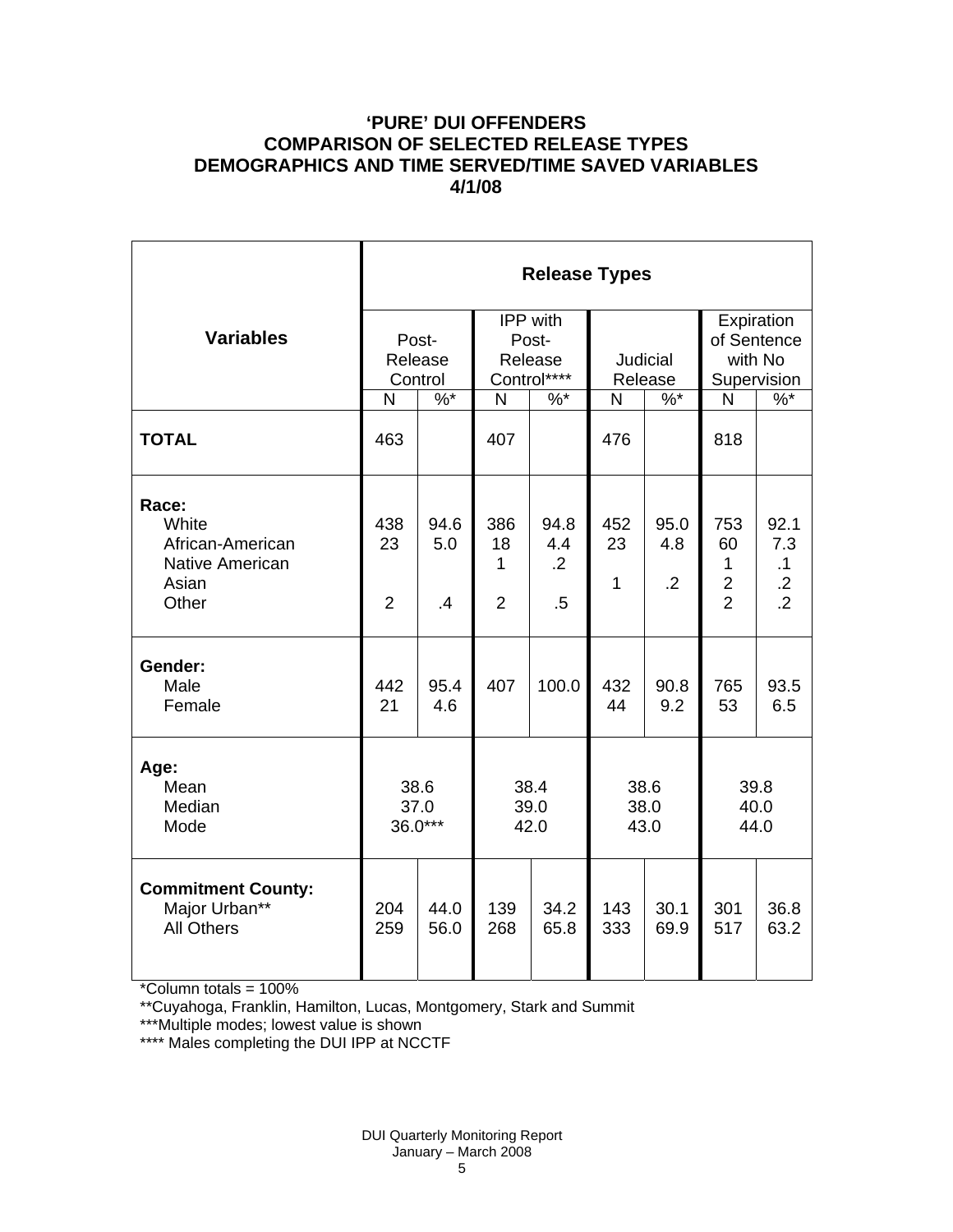|                                                                                       | <b>Release Types</b> |                    |                         |              |                     |              |                |              |  |  |
|---------------------------------------------------------------------------------------|----------------------|--------------------|-------------------------|--------------|---------------------|--------------|----------------|--------------|--|--|
|                                                                                       |                      |                    | IPP with                |              |                     |              | Expiration of  |              |  |  |
| <b>Variables</b>                                                                      |                      | Post-              | Post-                   |              |                     |              | Sentence       |              |  |  |
|                                                                                       |                      | Release<br>Release |                         | Judicial     |                     | (with No     |                |              |  |  |
|                                                                                       |                      | Control            | Control                 |              | Release             |              | Supervision)   |              |  |  |
|                                                                                       | N                    | $\%$ *             | N                       | $\%$ *       | N                   | $\%$ *       | N              | $\%$ *       |  |  |
| <b>Sentence Length</b><br>(Months):                                                   |                      |                    |                         |              |                     |              |                |              |  |  |
| Mean                                                                                  | 11.8                 |                    | 19.4                    |              | 21.1                |              | 14.7           |              |  |  |
| Median<br>Mode                                                                        | 12.0                 |                    | 17.0                    |              | 18.0<br>12.0        |              | 12.0<br>12.0   |              |  |  |
|                                                                                       | 12.0<br>12.0         |                    |                         |              |                     |              |                |              |  |  |
| <b>Number of Priors:</b><br>None<br>One                                               | 248<br>112           | 53.6<br>24.2       | 279<br>91               | 68.6<br>22.4 | 322<br>86           | 67.6<br>18.1 | 478<br>192     | 58.4<br>23.5 |  |  |
| Two                                                                                   | 51                   | 11.0               | 25                      | 6.1          | 43                  | 9.0          | 91             | 11.1         |  |  |
| Three or More                                                                         | 52                   | 11.2               | 12                      | 2.9          | 25                  | 5.3          | 57             | 7.0          |  |  |
| <b>Time Served (Months):</b>                                                          |                      |                    |                         |              |                     |              |                |              |  |  |
| Mean                                                                                  | 9.4                  |                    | 7.0                     |              | 6.1<br>3.8          |              | 11.2           |              |  |  |
| Median<br>Mode                                                                        | 7.9<br>$4.6**$       |                    | 5.5<br>5.7              |              | 2.2                 |              | 8.9<br>$5.7**$ |              |  |  |
|                                                                                       |                      |                    |                         |              |                     |              |                |              |  |  |
| <b>Time Saved Through</b><br><b>Early Release (Months):</b><br>Mean<br>Median<br>Mode | N/A                  |                    | 10.9<br>7.5<br>$6.1***$ |              | 14.3<br>12.3<br>9.2 |              | N/A            |              |  |  |

\*Column totals = 100%

\*\*Multiple modes; lowest value is shown